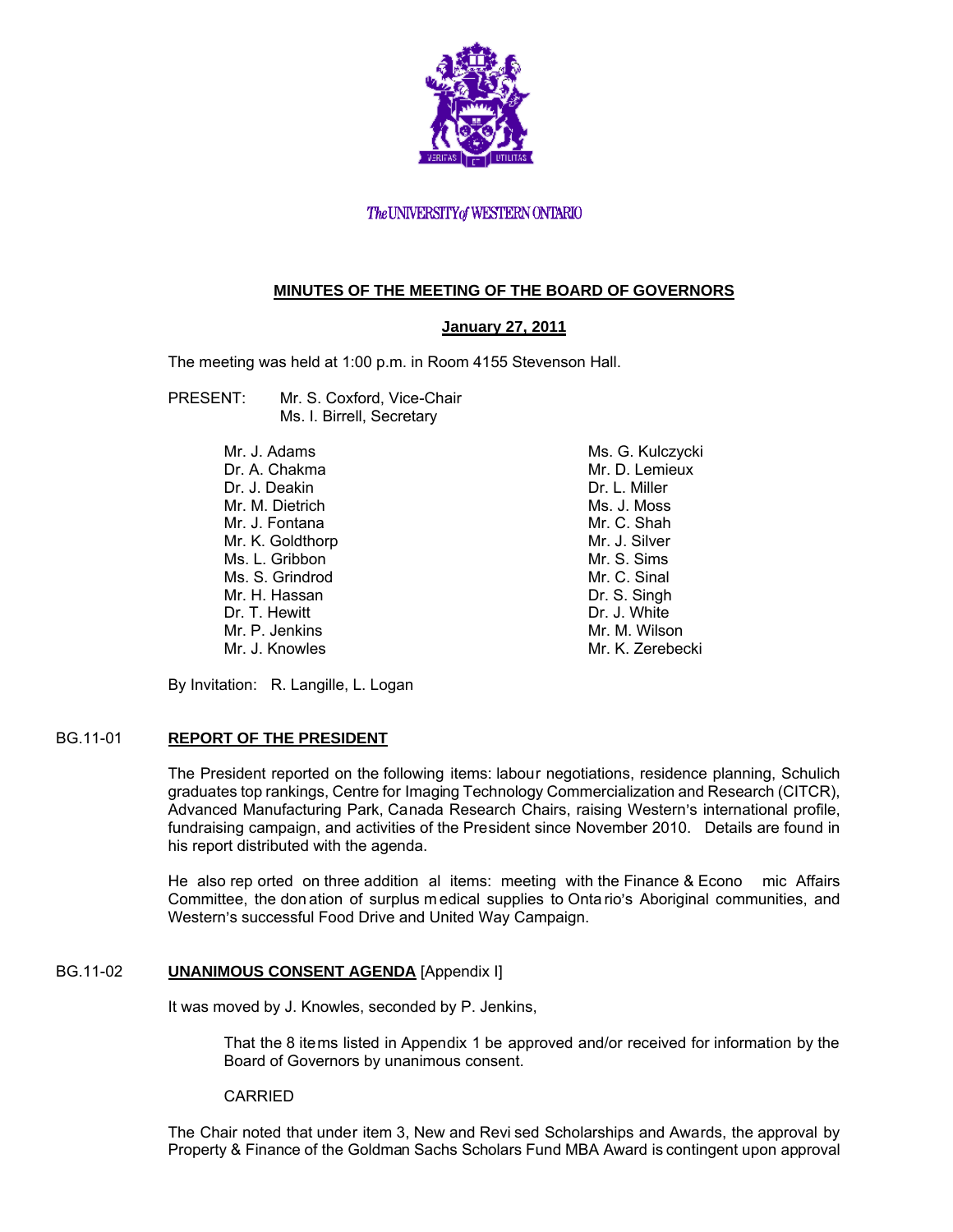Board of Governors Minutes **Contract Contract Contract Contract Contract Contract Contract Contract Contract Contract Contract Contract Contract Contract Contract Contract Contract Contract Contract Contract Contract Contr** January 27, 2011 **Page 2** and 2011 **Page 2** 

of the gift's acceptance by the Board later in the meeting.

# BG.11-03 **Minutes of the Previous Meeting**

The minutes of the meeting of November 25, 2010 (open session) were approved with the inclusion of Mr. P. Jenkins in the attendance list.

# **REPORT OF THE PROPERTY & FINANCE COMMITTEE** [Appendix II]

# BG.11-04 **New MAPP 1.50 - Policy on Signage**

[Revised policy distributed at the meeting]

It was moved by L. Gribbon, seconded by S. Singh,

That MAPP 1.50 - Signage, detailed i n Appendix II, Annex 1 [r evised], be approved effective January 27, 2011.

CARRIED

## BG.11-05 **Investment Payout Policy**

It was moved by K. Zerebecki, seconded by C. Shah,

That the revised Investment Payout Policy (MAPP 2.11) detailed in Appendix II, Annex 2, be approved effective May 1, 2011.

#### CARRIED

## BG.11-06 **Information Items Reported by the Property & Finance Committee**

The Report of the Property & Finance Committee, detailed in Appendix II, contained the following items that were received for information by unanimous consent:

- Annual Report on Trademark Licensees Doing Business with the UWO Bookstore
- Credit Rating Review
- Report of the Investment Committee
- Quarterly Report on Operating Budget
- **Report on Scholarships**

## **REPORT OF THE SENIOR OPERATIONS COMMITTEE** [Appendix III]

## BG.11-07 **MAPP 1.51 - Policy on Establishing University Policies and Procedures**

Following a discussion about the Boa rd retaining authority to d etermine which policies should remain under the direct authority of the Board and which should be delegated to the administration, the recommendation was amended as shown below (strike out and italics).

It was moved by J. Adams, seconded by S. Sims,

That MAPP 1.51, Policy on Establishing University Policies and Procedures, detailed in Appendix III, Annex 1, be approved.

That the Board of Governors delegate to the Senior Operations Committee authority to determine *for the Board's approval* which existing MAPP policies may be deemed henceforward to be under the authority of the President for amendment or revocation.

## CARRIED